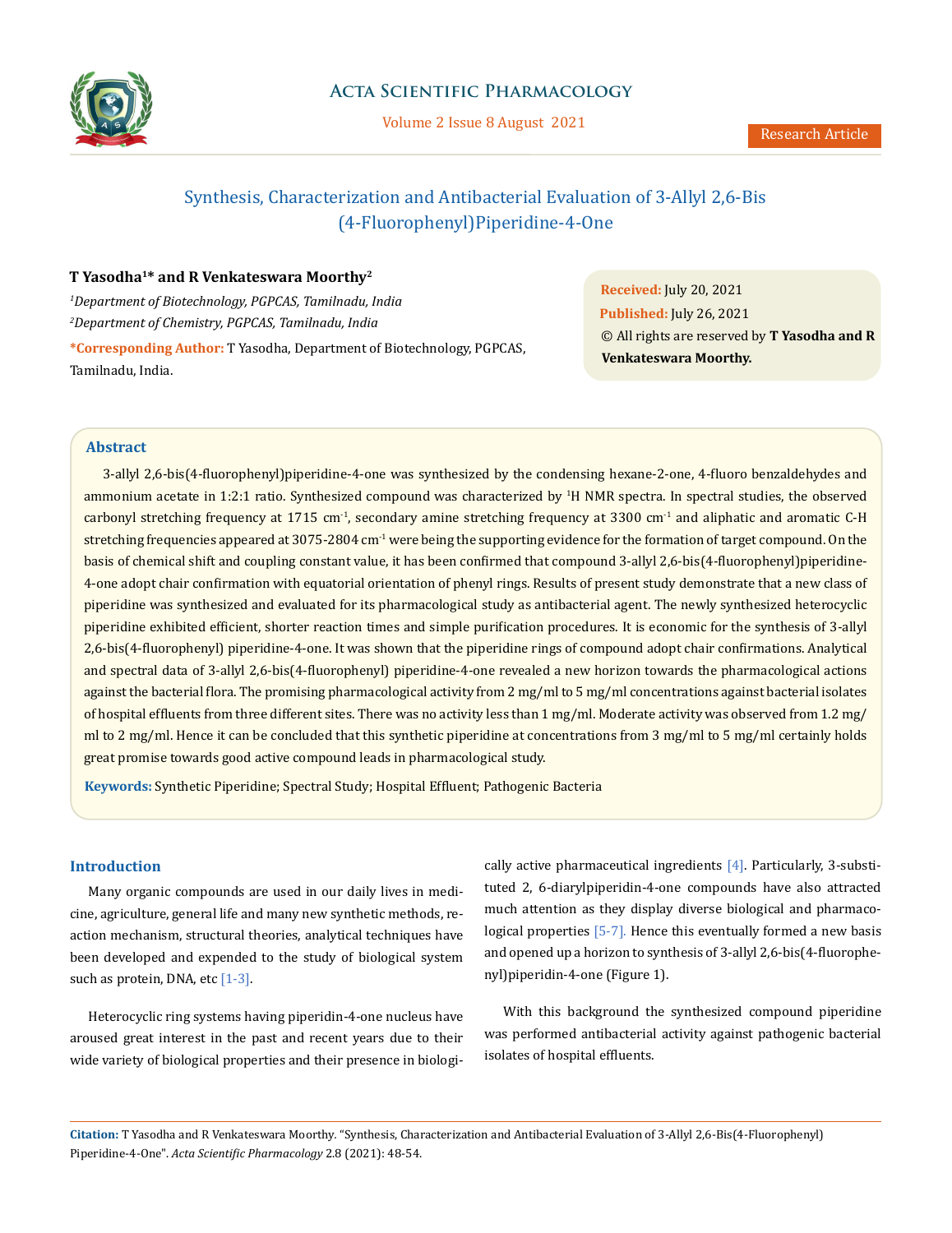

Fig. 1

3-allyl-2,6-bis(4-fluorophenyl)piperidin-4-one

**Figure 1:** Pyrolysis products from microwave pyrolysis of agro-residue.

### **Materials and Methods**

#### **Synthesis of 3-allyl 2,6-diphenylpiperidin-4-one**

A mixture of hexene-2-one (0.05 mol), benzaldehyde (0.1 mol), ammonium acetate (0.05 mol) and ethanol (40 ml) was heated gently and poured into ether (50 ml) and treated with concentrated hydrochloric acid (25 ml). The precipitated hydrochloride was washed with ethanol-ether mixture. The base was liberated by suspending strong ammonia till the hydrochloride dissolved. Dilution with water afforded the free base. After recrystallization from benzenepetroleum ether the compound melted at 56 - 58°C.

The reagents used were purchased from commercial suppliers without further purification. Melting points were determined by using an open capillary method and are uncorrected. Thin layer chromatography (TLC) was performed with Aluminium sheet–silica gel 60F254 purchased from Merck. The column chromatography with silica gel (100-200 mesh) using Benzene: pet ether (9:1) as eluent and spots were visualized under iodine chamber (Scheme is given in figure 2).

#### **Spectral measurements**

The reagents used were purchased from commercial suppliers without further purification. Melting points were determined by



**Figure 2:** Scheme of preparation of Piperidine.

using an open capillary method and are uncorrected. Thin layer chromatography (TLC) was performed with Aluminium sheet–silica gel 60F254 purchased from Merck. The column chromatography with silica gel (100-200 mesh) using Benzene: pet ether (9:1) as eluent and spots were visualized under iodine chamber. IR data was collected from 1 H NMR spectra were recorded on BRUKER 400MHz using DMSO as solvent at 296K.

For this synthesized compound, the effect of substituent on the ring conformation and orientation of the substituent and the chemical shift of the carbon and their associated protons are discussed with the help of NMR Spectral data [8-11].

### **Preparation of culture media**

The following media were used for the bacterial growth:

**Citation:** T Yasodha and R Venkateswara Moorthy*.* "Synthesis, Characterization and Antibacterial Evaluation of 3-Allyl 2,6-Bis(4-Fluorophenyl) Piperidine-4-One". *Acta Scientific Pharmacology* 2.8 (2021): 48-54.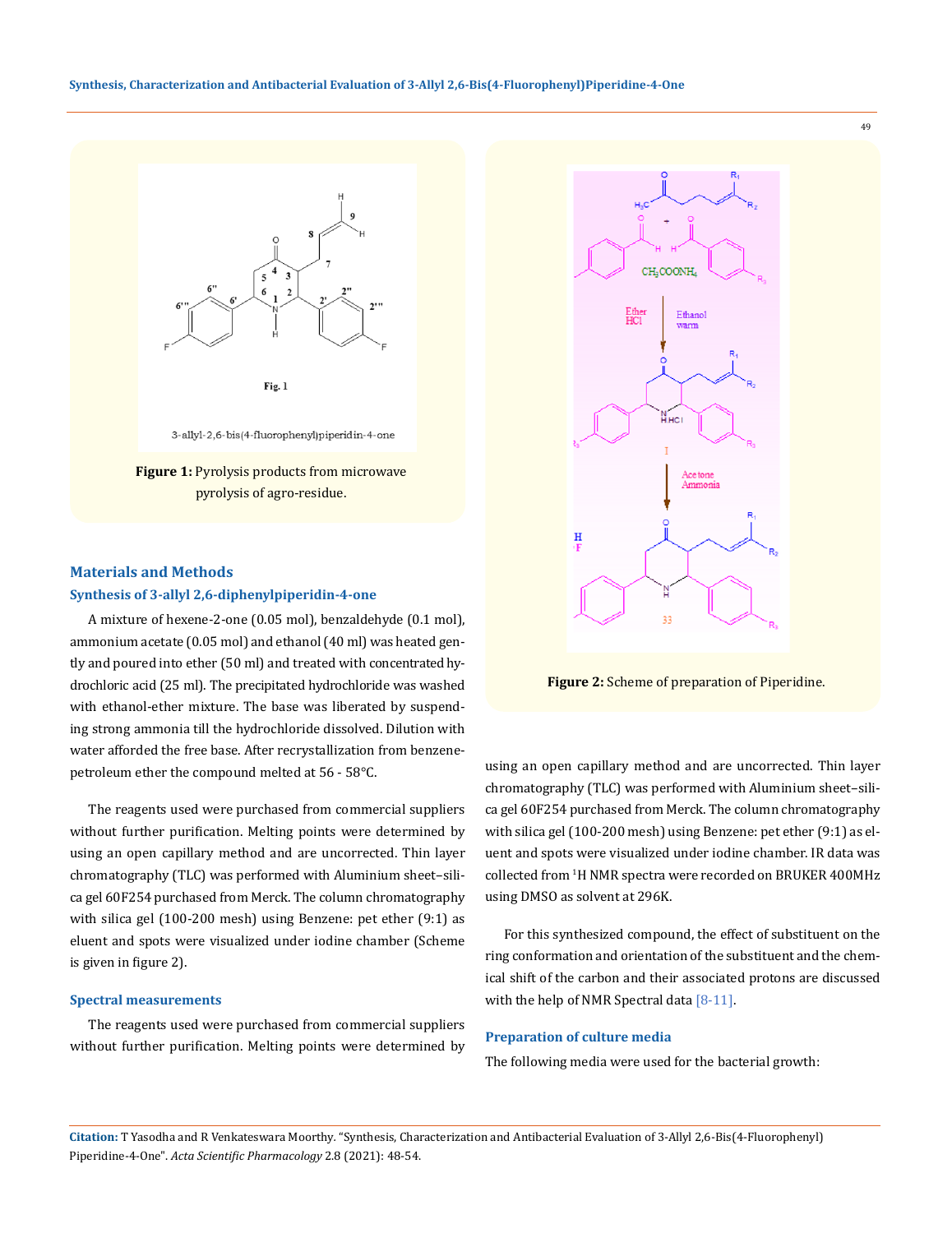- Nutrient agar medium
- Nutrient broth medium.

The media were sterilized by autoclaving at a pressure of 15psi at 121˚C for 20 minutes.

# **Determination of antibacterial activity by disc diffusion method**

Nutrient agar plates were prepared under sterile condition and incubated overnight to detect contamination about 0.2 mL of working stock culture was transferred into separate nutrient agar plates and spreaded thoroughly using a glass spreader. Whatman No.1 discs (6 mm in diameter) were impregnated in the test compound dissolved in DMSO (2, 2.5, 3, 3.5, 4, 4.5 and 5 mg/ml) for about half an hour. Commercially available drug disc (Ciprofloxacin 10mg/ disc) was used as positive reference standard. Negative controls were also prepared by impregnating the disc of same size on the inoculated agar plates and incubated at  $\pm$  37°C for about 18 - 24h.

Pathogenic bacteria isolated from the hospital effluents collected from three different sites were tested for the susceptibility of Piperidine at 2, 2.5, 3, 3.5, 4, 4.5 and 5 mg/ml of concentrations. The antibiotic sensitivity of the isolates was determined using the disc diffusion method. Microbiological assay was conducted for Site No.1, 2 and 3. Bacterial pathogens were identified using standard procedures and references [12-15]. Isolates were maintained on standardized inocula under aseptic conditions.

Pathogenic bacteria were spread on Mueller-Hinton agar plates using sterile swabs. The plates were dried at room temperature for 20 min. Different concentrations at 2, 2.5, 3, 3.5, 4,4 .5 and 5 mg/ mL of synthetic piperidine was loaded on their respective wells and allowed to diffuse. The plates were incubated for 24h at 37°C. All the tests were in triplicate. The diameter of zone of inhibition was measured in mm. All the data obtained from the present study were analysed by SPSS-IBM for the statistical significance.

### **Results and Discussion**

#### **Spectral analysis**

The synthesized compound has been characterized by <sup>1</sup>H NMR spectra revealed the following structure (Figure 3).

Generally, ketones, aldehyde, carboxylic acid and amide carbonyl stretching vibration shown in the region of  $1870 - 1540$  cm<sup>-1</sup>. In



**Figure 3:** Structure of Synthetic piperidine.

the target compound, the ring carbonyl band was appeared around 1715 cm<sup>-1</sup>. NH stretching band was appeared around 3300 cm<sup>-1</sup> and aliphatic and aromatic CH stretching frequency appeared around 2804 - 3075 cm-1.

1 H NMR chemical shift values are given in table 1. In the substituted electron withdrawing fluoro group at phenyl ring site of 2,6-diphenyl piperidine-4-one ring is known to exert a manor change in the chemical shifts of the ring carbons and their attached protons.

1 H NMR signals of the target compound is assigned based on their position, multiplicity, and integral values. In general, the aromatic CH protons absorbed in the downfield region of about 7 ppm due to the ring current effect. Similarly, the target compound, a multiplet observed in the region of 5.61 ppm with one proton integral was assigned to H-8 proton of the allylic group.

In <sup>1</sup> H NMR spectrum, two doublets are observed at 4.72 and 4.86 ppm with each one proton integral value is assigned for axial and equatorial protons present in the C-9 carbon. A doublet observed at 2.08 and 2.55ppm with two protons integral was assigned for H-7 proton and H-5 proton. Two broad signals appeared in the downfield region with one proton and two protons integral value were assigned to H-6 and H-2, H-3 protons of the piperidones ring. A signal with minimum intensity is appeared at 2.00 ppm was characteristic for NH proton. The aromatic ring protons were appeared between the region of 7.19 - 7.71 ppm (Table 2).

**Citation:** T Yasodha and R Venkateswara Moorthy*.* "Synthesis, Characterization and Antibacterial Evaluation of 3-Allyl 2,6-Bis(4-Fluorophenyl) Piperidine-4-One". *Acta Scientific Pharmacology* 2.8 (2021): 48-54.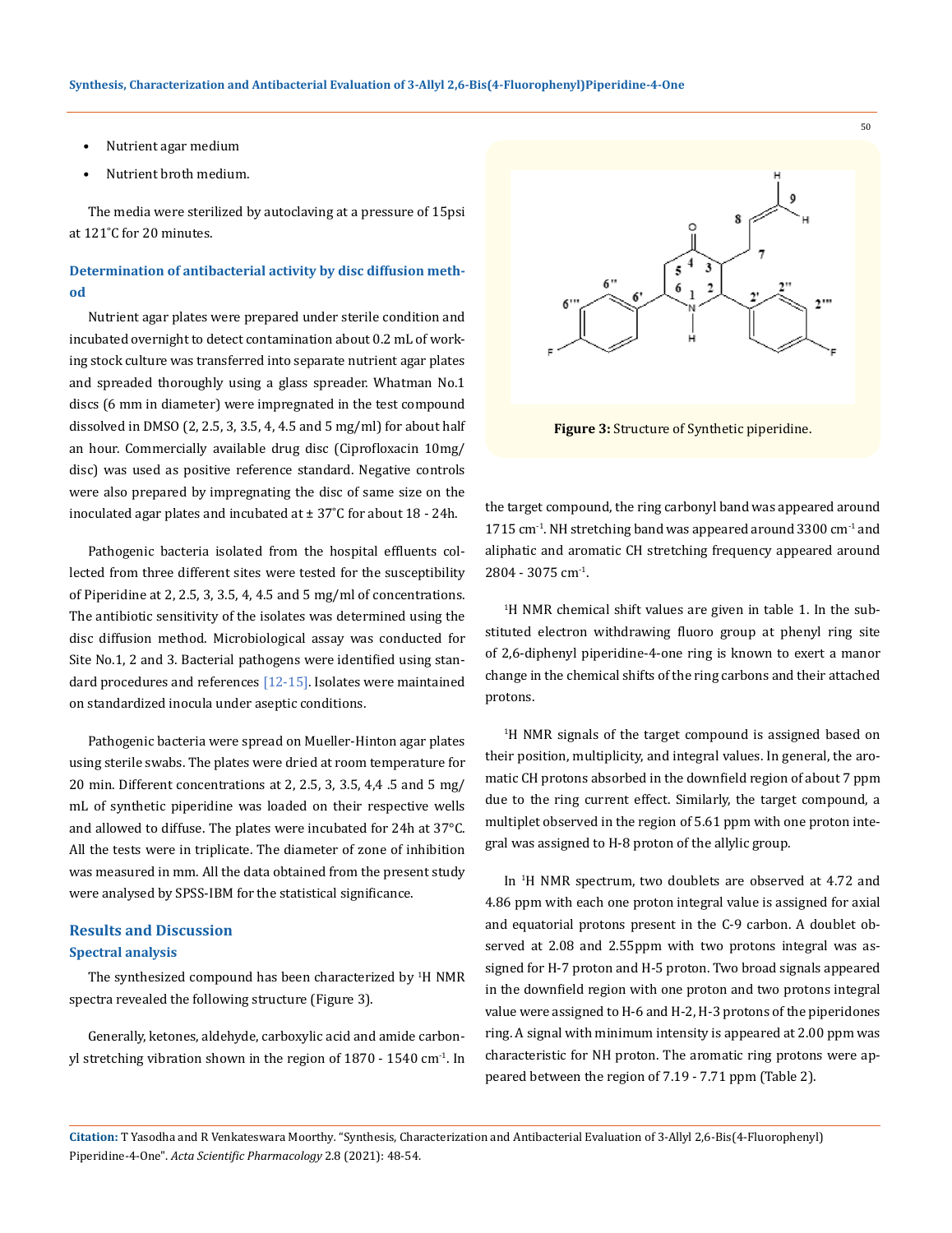| <b>Compound</b> | NΗ   | $H-7/H-5$ | $H-2/H-3$ | $H-6$ | $H-9a/H9b$ | $H-8$ | <b>Aromatic pro-</b><br>tons |
|-----------------|------|-----------|-----------|-------|------------|-------|------------------------------|
| 33              | 2.00 | 2.08/2.55 | 3.19      | 4.22  | 4.72/4.86  | 5.61  | 7.19-7.71                    |

**Table 1:** Chemical shift values for the synthesized compound**.**



**Table 2:** Analytical and spectral data of 3-allyl 2,6-bis(4-fluorophenyl) piperidine-4-one.

The present method is practically efficient, involves shorter reaction times, simple purification procedures and is economic for the synthesis of piperidin-4-one oxime esters. From the results, it was shown that the piperidine rings of compound adopt chair confirmations. Chemical synthesis of 3-allyl 2,6-bis(4-fluorophenyl) piperidine-4-one and its characterization study is in accordance with earlier reports [16-20]. Synthesis and characterization of pharmacological compounds such as N-Methyl Piperidone Oxime Ethers, 1-(Substituted-benzoyl)-piperidin-4-yl, piperidin-4-one oxime esters, 3'-Methyl-2',6'-diphenyl1,3-dihydrospiro[benzo[D] imidazole-2,4'-piperidine and 3,4,5-substituted piperidine derivatives were recorded [16-20].

### **Antibacterial activity**

The following bacterial pathogens were isolated from the hospital effluents collected from three different sites of Namakkal City of Tamilnadu, India.

*Staphylococcus sp, Streptococcus sp, Pseudomonas sp, Escherichia coli, Enterococcus faecalis, Bacillus subtilis and Klebsiella sp.*

These bacterial pathogens were tested for the susceptibility against the synthetic piperidine in terms of zone of inhibition (diameter in mm). Thus, the minimum concentration of synthetic piperidine was identified to kill the bacterial pathogens at site number 1, 2 and 3.

Chemical synthesis and pharmacological evaluation of various derivatives of piperidine are well documented. The results of present study revealed that synthetic piperidine is a potential pharmacological backbone for exploration of new drugs against antibiotic resistant and other bacterial flora. Similar kind of experiments were performed by different researchers with different substitutions to arrive the piperidine derivatives [20-26].

From the results, it is obvious that the synthetic piperidine with minimum concentration range 3-5mg/ml recorded excellent pharmacological activity for the hospital effluent pathogens of bacterial flora at site no.1 (Figure 4). Whereas from site no. 2 the bacterial pathogens viz., *Escherichia coli*, *Bacillus subtilis*, *Pseudomonas sp*  and *Staphylococcus sp* registered good response.

At site no. 3 only *Escherichia coli*, *Bacillus subtilis*, *Pseudomonas sp* were recorded good activity. There was a moderate response exhibited by *Enterococcus faecalis, Streptococcus sp*, *Staphylococcus sp* and *Klebsiella sp* This might be due to the release of antibiotics

**Citation:** T Yasodha and R Venkateswara Moorthy*.* "Synthesis, Characterization and Antibacterial Evaluation of 3-Allyl 2,6-Bis(4-Fluorophenyl) Piperidine-4-One". *Acta Scientific Pharmacology* 2.8 (2021): 48-54.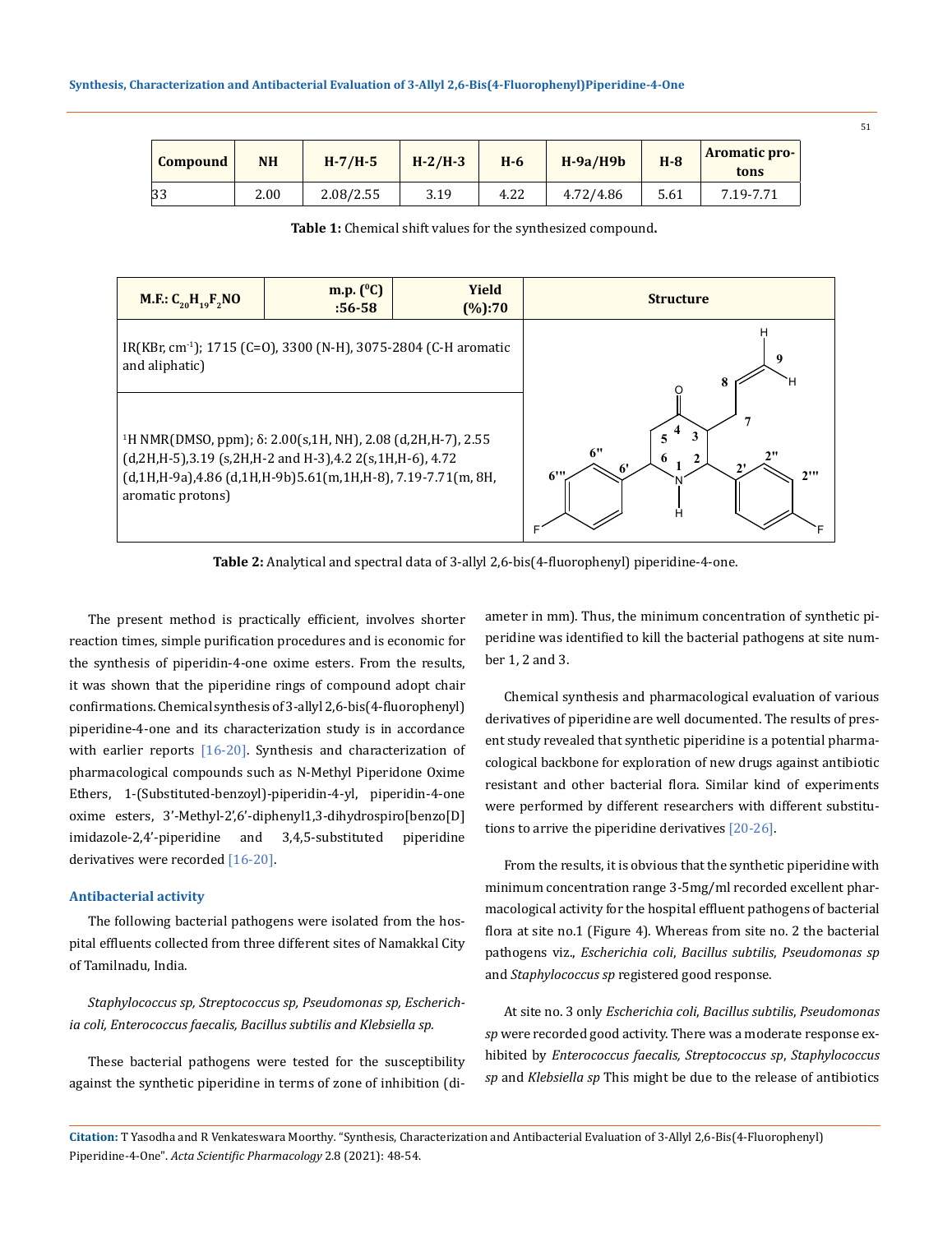in the hospital effluent in which *Enterococcus faecalis, Streptococcus sp*, and *Klebsiella sp* showed moderate response for the piperidine at 5 mg/ml.

Susceptibility of bacterial test organisms was studied with different concentrations of synthetic piperidines and their derivatives reported in earlier investigations [27-31].



**Figure 4:** Pharmacological activity of piperidine at various concentrations against bacterial pathogens of Site No.1 (zone of inhibition-mm).

| <b>Bacterial</b><br><b>Pathogens</b> | <b>Site No.2</b> | Control    | Site No.3       | Control                 |
|--------------------------------------|------------------|------------|-----------------|-------------------------|
|                                      | $5.0$ mg/ml      | $10$ mg/ml | $5.0$ mg/ml     | $10 \text{ mg}$ /<br>ml |
| Escherichia coli                     | $20.9 \pm 0.01$  | 25.0       | $20.4 \pm 0.03$ | 25.0                    |
| Enterococcus<br>faecalis             | $16.1 \pm 0.04$  | 20.1       | $14.4 \pm 0.07$ | 22.1                    |
| Bacillus subtilis                    | $21.0 \pm 0.01$  | 22.0       | $21.9 \pm 0.05$ | 22.0                    |
| Pseudomonas sp                       | $22.8 \pm 0.07$  | 25.0       | $21.8 \pm 0.03$ | 25.1                    |
| Streptococcus sp                     | $18.1 \pm 0.04$  | 26.0       | $15.0 \pm 0.04$ | 24.9                    |
| Staphylococ-<br>cus sp               | $22.8 \pm 0.04$  | 24.2       | $16.5 \pm 0.04$ | 24.3                    |
| Klebsiella sp                        | $19.0 \pm 0.08$  | 25.5       | $17.1 \pm 0.01$ | 25.5                    |

**Table 3:** The Pharmacological activity of piperidine (5.0mg/ml) against hospital effluent pathogens at Site No. 2 and 3.

\* Data represented as mean values ± standard derivation, Significance level at p < 0.05.

Response of Bacterial flora from site no. 2 such as *Escherichia coli, Bacillus subtilis Pseudomonas sp and Staphylococcus sp* against the synthetic piperidine was good compared to the response of bacterial flora from site no. 3 (Table 3).

Generally, hospital effluents are discharged directly without pre-treatment, to municipal sewage. Last few decades Hospital effluents gained much scientific and public attention because of undesirable constituents such as antibiotics, disinfectants, heavy metals and multi drug resistant bacteria [32-35].

### **Conclusion**

The present investigation involves a practically efficient, shorter reaction times and simple purification procedures. It is economic for the synthesis of 3-allyl 2,6-bis(4-fluorophenyl) piperidine-4-one. it was shown that the piperidine rings of compound adopt chair confirmations. The1H-NMR studies of the present investigation revealed compound formation through their structure confirmations. Analytical and spectral data of 3-allyl 2,6-bis(4 fluorophenyl) piperidine-4-one revealed a new horizon towards the pharmacological actions against the bacterial flora. Compared to the commercial antibiotic, half of the concentration of synthetic piperidine could be added to the pharmacological formulations. Hence it is suggested that the minimum quantity of 3-allyl 2,6-bis(4-fluorophenyl) piperidine-4-one ranging from 3-5mg/ml is sufficient to kill the pathogenic bacteria of hospital environment. Also it can be suggested for the pre-treatment processes of hospital effluents.

### **Bibliography**

- 1. P Perumal., *et al*[. "Synthesis, spectroscopic characterization](https://www.researchgate.net/publication/288126462_Synthesis_spectroscopic_characterization_and_antimicrobial_activity_of_26_di-substituted_piperidine-4-one_derivatives)  [and antimicrobial activity of 2,6 disubstituted piperidine-](https://www.researchgate.net/publication/288126462_Synthesis_spectroscopic_characterization_and_antimicrobial_activity_of_26_di-substituted_piperidine-4-one_derivatives)4-one derivatives". *[International Journal of Pharmacy and Phar](https://www.researchgate.net/publication/288126462_Synthesis_spectroscopic_characterization_and_antimicrobial_activity_of_26_di-substituted_piperidine-4-one_derivatives)[maceutical Sciences](https://www.researchgate.net/publication/288126462_Synthesis_spectroscopic_characterization_and_antimicrobial_activity_of_26_di-substituted_piperidine-4-one_derivatives)* 5 (2013): 317-321.
- 2. [D Kumar and V Singh. "Study of heterocyclic compound piperi](https://www.semanticscholar.org/paper/STUDY-OF-HETEROCYCLIC-COMPOUND-PIPERIDINE-Kumar-Singh/3a6c3425fc5b30172fef549b8690e1aea9dee61e)dine". *[International Journal of Environmental Science and Tech](https://www.semanticscholar.org/paper/STUDY-OF-HETEROCYCLIC-COMPOUND-PIPERIDINE-Kumar-Singh/3a6c3425fc5b30172fef549b8690e1aea9dee61e)nology* [3\(2014\): 25-28.](https://www.semanticscholar.org/paper/STUDY-OF-HETEROCYCLIC-COMPOUND-PIPERIDINE-Kumar-Singh/3a6c3425fc5b30172fef549b8690e1aea9dee61e)
- 3. K Manjusha., *et al*. "Antioxidant potential of piperidine containing compounds -A short review". *Asian Journal of Pharmaceutical and Clinical Research* 11 (2018): 66-73.
- 4. HP Singh., *et al*[. "Synthesis, characterization, Biological Evalu](https://www.researchgate.net/publication/261171316_Synthesis_characterization_Biological_Evaluation_and_In_silico_study_of_some_Novel_bis-piperidine_derivatives)[ation and In silico study of some Novel bis-piperidine deriva-](https://www.researchgate.net/publication/261171316_Synthesis_characterization_Biological_Evaluation_and_In_silico_study_of_some_Novel_bis-piperidine_derivatives)

**Citation:** T Yasodha and R Venkateswara Moorthy*.* "Synthesis, Characterization and Antibacterial Evaluation of 3-Allyl 2,6-Bis(4-Fluorophenyl) Piperidine-4-One". *Acta Scientific Pharmacology* 2.8 (2021): 48-54.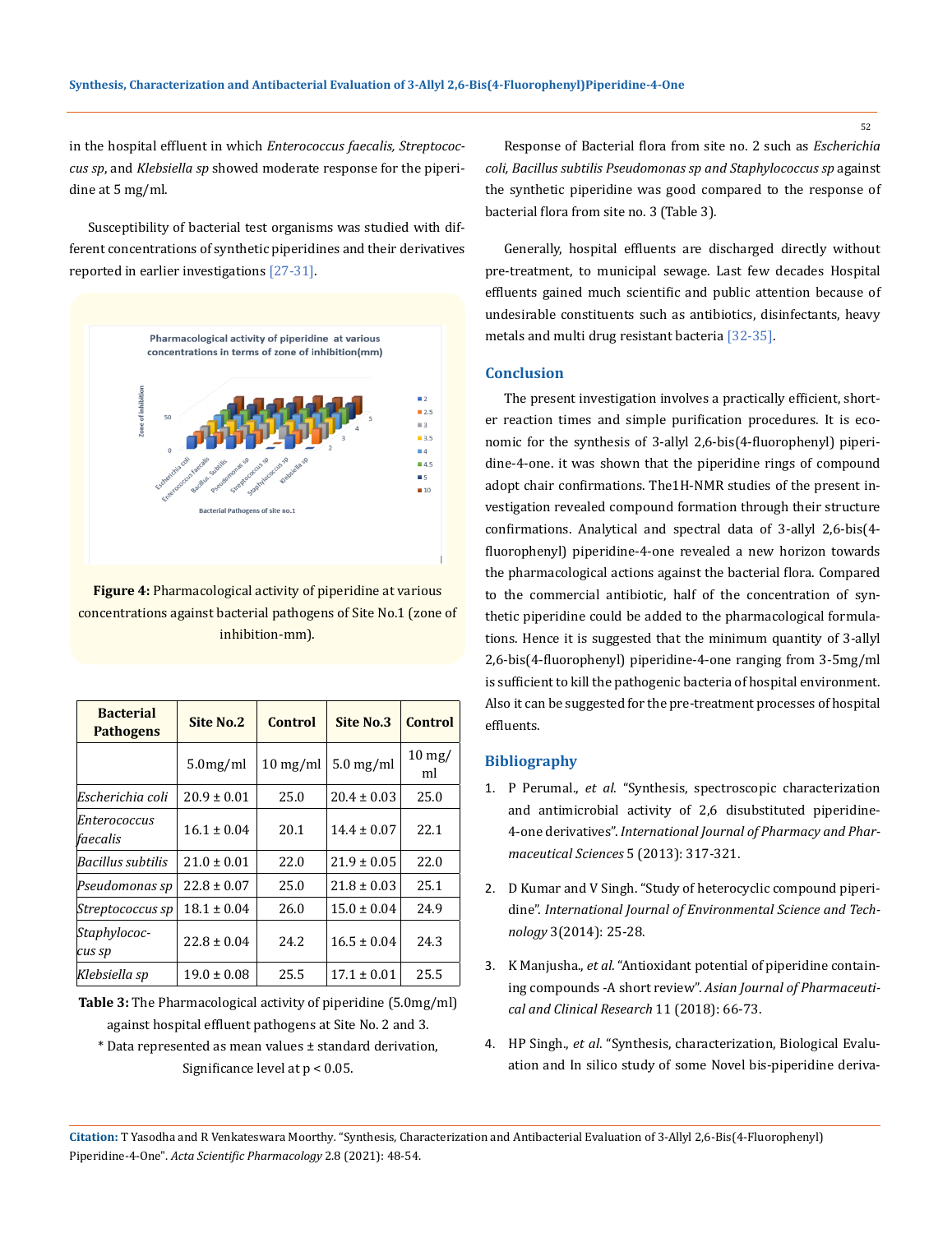tives". *[International Journal of PharmTech Research](https://www.researchgate.net/publication/261171316_Synthesis_characterization_Biological_Evaluation_and_In_silico_study_of_some_Novel_bis-piperidine_derivatives)* 1 (2009): [282-287.](https://www.researchgate.net/publication/261171316_Synthesis_characterization_Biological_Evaluation_and_In_silico_study_of_some_Novel_bis-piperidine_derivatives)

- 5. [M Baumann and I R Baxendale. "An overview of the synthetic](https://www.beilstein-journals.org/bjoc/articles/9/265)  [routes to the best selling drugs containing 6-membered het](https://www.beilstein-journals.org/bjoc/articles/9/265)erocycles". *[Beilstein Journal of Organic Chemistry](https://www.beilstein-journals.org/bjoc/articles/9/265)* 9 (2013): [2265-2319.](https://www.beilstein-journals.org/bjoc/articles/9/265)
- 6. [A Mohamed Abd-Elhakeem and M Ahmed Elsayed. "Synthesis](https://www.tandfonline.com/doi/full/10.1080/13880200802315907)  [and antimicrobial activity of some new 2,3-disubstituted quin](https://www.tandfonline.com/doi/full/10.1080/13880200802315907)azoline-4 (3H)-ones derivatives". *[Journal of Chemical and Phar](https://www.tandfonline.com/doi/full/10.1080/13880200802315907)[maceutical Research](https://www.tandfonline.com/doi/full/10.1080/13880200802315907)* 5.5 (2013): 275-279.
- 7. Y Uejima., *et al*[. "Inhibition of human sputum elastase by](https://pubmed.ncbi.nlm.nih.gov/8053939/)  [7-substituted 5-methyl-2-isopropylamino-4H-3,1-benzoxazin-](https://pubmed.ncbi.nlm.nih.gov/8053939/)4-ones". *[Biochemistry and Pharmacology](https://pubmed.ncbi.nlm.nih.gov/8053939/)* 48.2 (1994): 426-428.
- 8. KS Kumar., *et al*[. "Synthesis and acetylcholinesterase/butyr](https://www.researchgate.net/publication/271424302_Synthesis_and_acetylcholinesterasebutyrylcholinesterase_inhibition_activity_of_arecoline-_4-thiazolidinone-_and_piperidine-_based_conjugates)[ylcholinesterase inhibition activity of arecoline-, 4-thiazolidi](https://www.researchgate.net/publication/271424302_Synthesis_and_acetylcholinesterasebutyrylcholinesterase_inhibition_activity_of_arecoline-_4-thiazolidinone-_and_piperidine-_based_conjugates)[none- and piperidine-based conjugates".](https://www.researchgate.net/publication/271424302_Synthesis_and_acetylcholinesterasebutyrylcholinesterase_inhibition_activity_of_arecoline-_4-thiazolidinone-_and_piperidine-_based_conjugates) *Asian Journal of Phar[maceutical and Clinical Research](https://www.researchgate.net/publication/271424302_Synthesis_and_acetylcholinesterasebutyrylcholinesterase_inhibition_activity_of_arecoline-_4-thiazolidinone-_and_piperidine-_based_conjugates)* 8 (2015): 142-148.
- 9. M Rubiralta., *et al*. "Piperidine structure, Preparation, Reactivity and Synthetic, Application of Piperidine and its Derivatives". Elsevier Amsterdam (1991): 2.
- 10. H Khalid., *et al*[. "Synthesis, spectral characterization and struc](https://www.researchgate.net/publication/230647183_SYNTHESIS_SPECTRAL_CHARACTERIZATION_AND_STRUCTURE-ACTIVITY_RELATIONSHIP_STUDIES_ON_SOME_SULFONAMIDES_BEARING_PIPERIDINE_NUCLEUS)[ture-activity relationship studies on some sulfonamides bear](https://www.researchgate.net/publication/230647183_SYNTHESIS_SPECTRAL_CHARACTERIZATION_AND_STRUCTURE-ACTIVITY_RELATIONSHIP_STUDIES_ON_SOME_SULFONAMIDES_BEARING_PIPERIDINE_NUCLEUS)ing piperidine nucleus". I*[nternational Journal of Pharmacy and](https://www.researchgate.net/publication/230647183_SYNTHESIS_SPECTRAL_CHARACTERIZATION_AND_STRUCTURE-ACTIVITY_RELATIONSHIP_STUDIES_ON_SOME_SULFONAMIDES_BEARING_PIPERIDINE_NUCLEUS)  [Pharmaceutical Sciences](https://www.researchgate.net/publication/230647183_SYNTHESIS_SPECTRAL_CHARACTERIZATION_AND_STRUCTURE-ACTIVITY_RELATIONSHIP_STUDIES_ON_SOME_SULFONAMIDES_BEARING_PIPERIDINE_NUCLEUS)* 4 (2012): 443-448.
- 11. V Kathiravan., *et al*[. "E-3-Methyl-2,6-diphenylpiperidin-4-one](https://www.researchgate.net/publication/266086916_E-3-Methyl-26-di-phenyl-piperidin-4-one_O-3-methyl-benzo-yloxime)  [O-\(3-methylbenzoyl\)oxime".](https://www.researchgate.net/publication/266086916_E-3-Methyl-26-di-phenyl-piperidin-4-one_O-3-methyl-benzo-yloxime) *Acta Crystallograpy* (2014): 0883.
- 12. Clinical and Laboratory Standard Institute. "Performance Standard for Antimicrobial Susceptibility Testing". 26th edition. Information Supplement. Clinical and Laboratory Standards Institute 32.3: M10-S22.
- 13. S Jahan., *et al*[. "Antibacterial, antifungal and antioxidant activi](https://agris.fao.org/agris-search/search.do?recordID=PK2012001290)[ties of derivatives of alkyl piperidine".](https://agris.fao.org/agris-search/search.do?recordID=PK2012001290) *FUUAST Journal of Biology* [2 \(2012\): 29-35.](https://agris.fao.org/agris-search/search.do?recordID=PK2012001290)
- 14. P Parthiban., *et al*[. "Synthesis and Microbiological Evaluation of](https://link.springer.com/article/10.1007/s00044-006-0153-2)  [Some N-Methyl Piperidone Oxime Ethers".](https://link.springer.com/article/10.1007/s00044-006-0153-2) *Medicinal Chemistry Research* [14 \(2005\): 523-538.](https://link.springer.com/article/10.1007/s00044-006-0153-2)
- 15. Thomas., *et al*[. "Source to sink tracking of selected human](https://pubmed.ncbi.nlm.nih.gov/18049781/)  [pharmaceuticals from two Oslo city hospitals and a wastewa](https://pubmed.ncbi.nlm.nih.gov/18049781/)ter treatment works". *[Journal of Environmental Monitoring](https://pubmed.ncbi.nlm.nih.gov/18049781/)* 9.12 [\(2007\): 1410-1418.](https://pubmed.ncbi.nlm.nih.gov/18049781/)
- 16. C S Karthik., *et al*[. "Synthesis and in vitro biological ac](https://www.researchgate.net/publication/306321363_Synthesis_and_In_Vitro_Biological_Activity_of_1-Substituted-benzoyl-piperidin-4-yl-24-difluoro-phenyl-methanone_Oximes)[tivity of \(1-\(Substituted-benzoyl\)-piperidin-4-yl\)-\(2, 4](https://www.researchgate.net/publication/306321363_Synthesis_and_In_Vitro_Biological_Activity_of_1-Substituted-benzoyl-piperidin-4-yl-24-difluoro-phenyl-methanone_Oximes)  [difluorophenyl\)-methanoneoximes".](https://www.researchgate.net/publication/306321363_Synthesis_and_In_Vitro_Biological_Activity_of_1-Substituted-benzoyl-piperidin-4-yl-24-difluoro-phenyl-methanone_Oximes) *International Journal of [Chemical, Environmental and Biological Sciences](https://www.researchgate.net/publication/306321363_Synthesis_and_In_Vitro_Biological_Activity_of_1-Substituted-benzoyl-piperidin-4-yl-24-difluoro-phenyl-methanone_Oximes)* 3 (2015): 169- [174.](https://www.researchgate.net/publication/306321363_Synthesis_and_In_Vitro_Biological_Activity_of_1-Substituted-benzoyl-piperidin-4-yl-24-difluoro-phenyl-methanone_Oximes)
- 17. K Gokula Krishnan., *et al*[. "Synthesis, structural characteriza](https://doaj.org/article/701ea62f851849109f4d8f0897dca2d7)[tion and antimicrobial evaluation of some novel piperidin-](https://doaj.org/article/701ea62f851849109f4d8f0897dca2d7)4-one oxime esters". *[Journal of the Serbian Chemical Society](https://doaj.org/article/701ea62f851849109f4d8f0897dca2d7)* [80.9 \(2015\): 1101-1111.](https://doaj.org/article/701ea62f851849109f4d8f0897dca2d7)
- 18. B Elanchezhian., *et al*[. "Synthesis, spectral characterization](https://www.ijpcbs.com/abstract/synthesis-spectral-characterization-and-antioxidant-activities-of3methyl26diphenyl13dihydrospirobenzodimidazole24piperid-77532.html)  [and antioxidant activities of 3'-Methyl-2',6'-diphenyl1,3](https://www.ijpcbs.com/abstract/synthesis-spectral-characterization-and-antioxidant-activities-of3methyl26diphenyl13dihydrospirobenzodimidazole24piperid-77532.html) [dihydrospiro\(benzo\(D\)imidazole-2,4'-piperidine\)".](https://www.ijpcbs.com/abstract/synthesis-spectral-characterization-and-antioxidant-activities-of3methyl26diphenyl13dihydrospirobenzodimidazole24piperid-77532.html) *Interna[tional Journal of Pharmacy and Biological Sciences](https://www.ijpcbs.com/abstract/synthesis-spectral-characterization-and-antioxidant-activities-of3methyl26diphenyl13dihydrospirobenzodimidazole24piperid-77532.html)* 4 (2014): [620-627.](https://www.ijpcbs.com/abstract/synthesis-spectral-characterization-and-antioxidant-activities-of3methyl26diphenyl13dihydrospirobenzodimidazole24piperid-77532.html)
- 19. J H Kim., *et al*[. "Enantioselective synthesis and antioxidant ac](https://www.sciencedirect.com/science/article/abs/pii/S0960894X16304802)[tivity of 3,4,5-substituted piperidine derivatives".](https://www.sciencedirect.com/science/article/abs/pii/S0960894X16304802) *Bioorganic [and Medicinal Chemistry Letters](https://www.sciencedirect.com/science/article/abs/pii/S0960894X16304802)* 26 (2016): 3119-3121.
- 20. R Aeluri., *et al*[. "Synthesis and Antiproliferative Activity of Poly](https://onlinelibrary.wiley.com/doi/abs/10.1002/ajoc.201200010)[substituted Tetrahydropyridine and Piperidin-4-one-3-carbox](https://onlinelibrary.wiley.com/doi/abs/10.1002/ajoc.201200010)ylate Derivatives". *[Asian Journal of Organic Chemistry](https://onlinelibrary.wiley.com/doi/abs/10.1002/ajoc.201200010)* 1 (2012): [71-79.](https://onlinelibrary.wiley.com/doi/abs/10.1002/ajoc.201200010)
- 21. J Lienert., *et al*[. "Multiple-criteria decision analysis reveals high](https://pubs.acs.org/doi/abs/10.1021/es1031294)  [stakeholder preference to remove pharmaceuticals from hos](https://pubs.acs.org/doi/abs/10.1021/es1031294)pital wastewater". *[Environmental Science and Technology](https://pubs.acs.org/doi/abs/10.1021/es1031294)* 45.9 [\(2011\): 3848-3857.](https://pubs.acs.org/doi/abs/10.1021/es1031294)
- 22. CS McArdell., *et al*. "Input and elimination of pharmaceuticals and disinfectants from hospital wastewater". EAWAG Final Project Report (2011): 9.
- 23. J Mullot., *et al*[. "Modelling of hospital wastewater pollution by](https://pubmed.ncbi.nlm.nih.gov/21123922/)  [pharmaceuticals: First results of Mediflux study carried out in](https://pubmed.ncbi.nlm.nih.gov/21123922/)  three French hospitals". *[Water Science and Technology](https://pubmed.ncbi.nlm.nih.gov/21123922/)* 62.12 [\(2010\): 2912-2919.](https://pubmed.ncbi.nlm.nih.gov/21123922/)
- 24. P Datta., *et al*. "Prevalence of Clinical strains resistant to various beta-lactams in a tertiary care hospital in India". *Indian Journal of Medical Microbiology* 57 (2004) 146-149.

**Citation:** T Yasodha and R Venkateswara Moorthy*.* "Synthesis, Characterization and Antibacterial Evaluation of 3-Allyl 2,6-Bis(4-Fluorophenyl) Piperidine-4-One". *Acta Scientific Pharmacology* 2.8 (2021): 48-54.